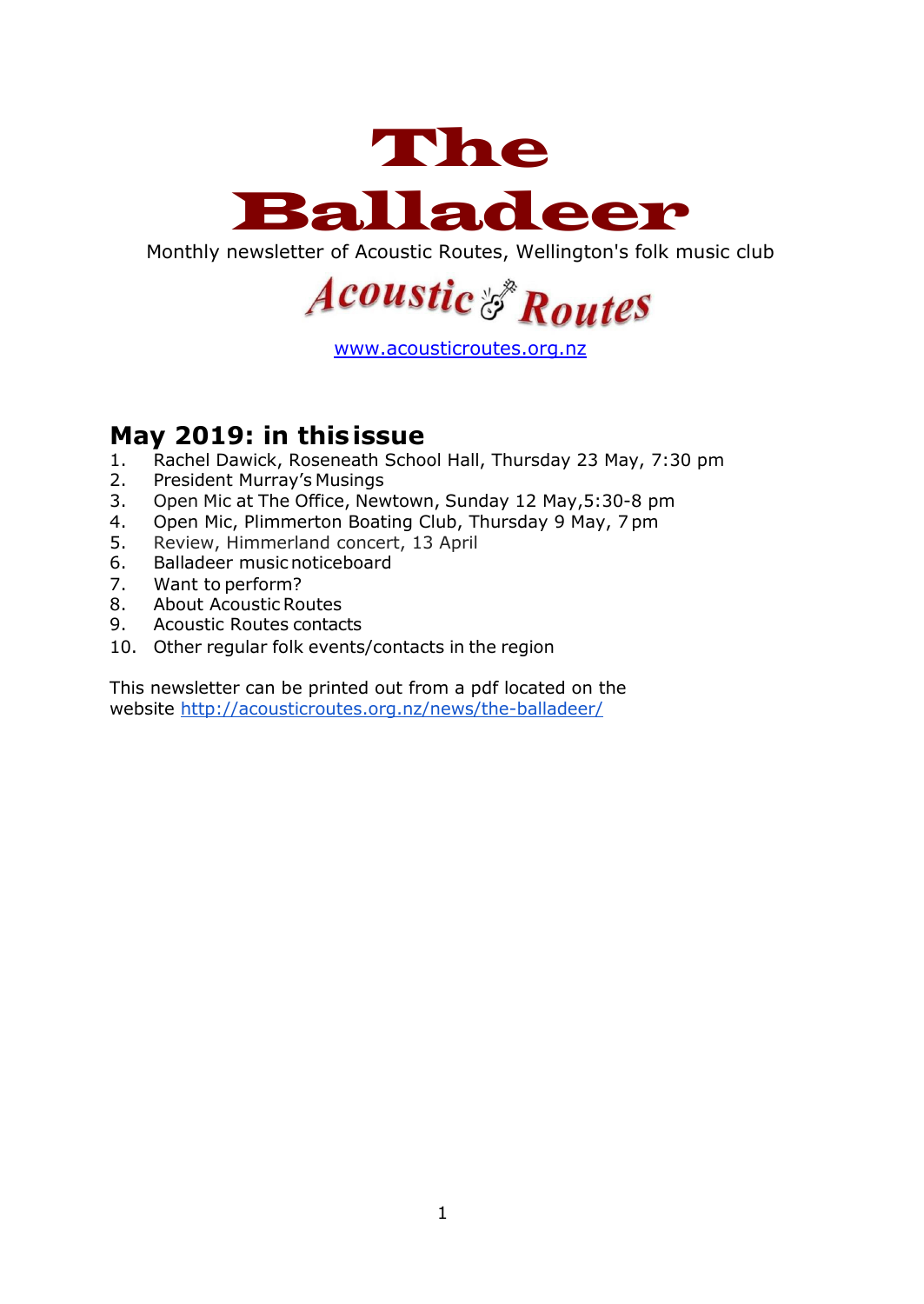# **1. Rachel Dawick, Roseneath School Hall, Thursday 23 May, 7:30 pm**



Rachel Dawick, Tui Award Finalist 2015, moves from her work of the women settlers to two new albums to be released in 2019 and 2020. The first 'Gold Pan Alley' is the tale of the travelling troupes who worked the gold rush towns in NZ from 1860-1890. The second 'London Working, London Poor' takes us back to the streets of East London and the array of colourful characters in Henry Mayhew's work - from the acrobat to the crossing sweeper. A wee sneak preview of the two new albums and the stories behind them.

#### **Support Acts**



Paddy Burgin has been strumming his way around Wellington for quite a few years now, usually a guitar he's made himself.

In the early 2000s, he started writing more New Zealand orientated songs inspired by the works of Michael King, James K Baxter and many other literary and historically minded figures. The subject matter of the songs is diverse –

shipwrecks, McKenzie the sheep stealer, the early inhabitants of the Wairau Bar, and the Pike River Mine all figure. He has recorded multiple CDs with the Wooden Box Band, the latest being 'Far Far Away', launched at the Wellington Folk Festival last year. By day he makes guitars, mandolins, bouzoukis and other instruments for musicians in New Zealand and overseas.

Ko Te Atiawa te iwi Ko Puketapu te hapū Ko Makaira Waugh tōku ingoa

Kia ora koutou. I am a kaiako at Te Ara Whānui Kura Kaupapa Māori in Lower Hutt, where I teach a music programme to all of our Y1-8 tamariki, based on the



wonderful Orff approach. I've been making musical instruments in the last few years, thanks to the generosity of my friend Murray Kilpatrick who lets me use his workshop and tools, and I will bring some of these taonga to perform on. I will be sharing some of my own waiata and there will be opportunities for the audience to join in on the night!

Ngā mihi, Makaira

**Entry:** \$15/\$10 for members. Cash only (no eftpos facilities).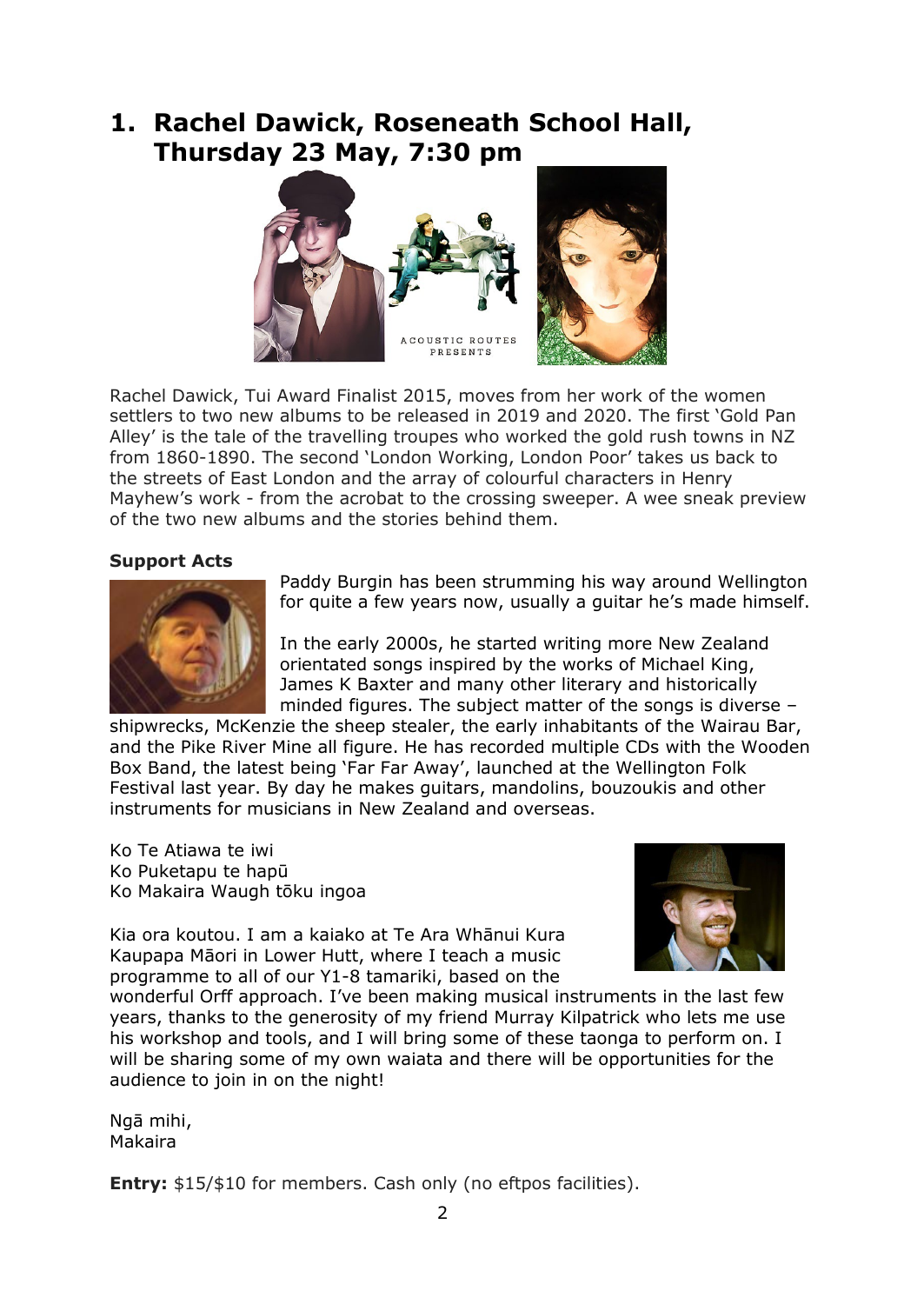# **2. Murray's Musings**



Hi Folkies

We are really heading into winter now with colder, shorter days.

Last month Roy McGuiness facilitated a very enjoyable Irish singaround to mark St Patrick's day. A great evening.

Earlier in April we were treated to a marvellous concert by the Denmark-based band Himmerland, who included numerous

Scandinavian tunes and songs in their repertoire. They had our audience enthralled the whole evening. Thanks so much guys. For my part, I would particularly like to thank Bruce Carey, Madeleine Ashworth and Janette Munneke for their wonderful help, ensuring that the evening went smoothly.

Last month at our Pukerua Bay club, we were fortunate enough to have Rachel Dawick as our guest, singing some of her own songs about historical Kiwi women. Absolutely fascinating. She will be our main guest in May's NZ Music Month concert. If you missed her at Pukerua Bay make a point of catching her at Roseneath. The supporting performers will be two very skilled musicians and luthiers, Paddy Burgin and Makaira Waugh who, incidentally, have never met. Paddy will most likely entertain us with some of his, self-penned songs. Expect the unexpected from Makaira - it may very well involve you.

I have just returned from the Easter Hamilton Folk Festival. This festival has now built up again to its former glory. Almost all the guests were regular festival goers who would otherwise have very likely been at the festival irrespective of their guest status. Very much our old-style festival. I would have to say that the musicianship, singing and performance standard at the festival's final concert was considerably above what I have experienced from many expensive overseas guests at our major festivals in recent years. A most inspiring, enjoyable and friendly weekend.

Before these muses get published, I will have heard Sadie and Jay performing for us at Roseneath and will have been part of the Tutira Trad festival in Hawkes Bay, north of Napier. I have very high expectations of both these events. During this last month, Kevin Ikin and Kevin McLoughlin, accompanied by their wives, have been touring the South Island, taking their historical songs of the West Coast back home. From accounts that I have heard they have been really well received. Congratulations to both of you.

I would like to thank our committee, Bruce, Kevin, Sue, Madeleine and Janette for their continued very hard work. I'd also like to thank Philippa for producing such a wonderful Balladeer every month.

Cheers and keep folking

Murray Kilpatrick.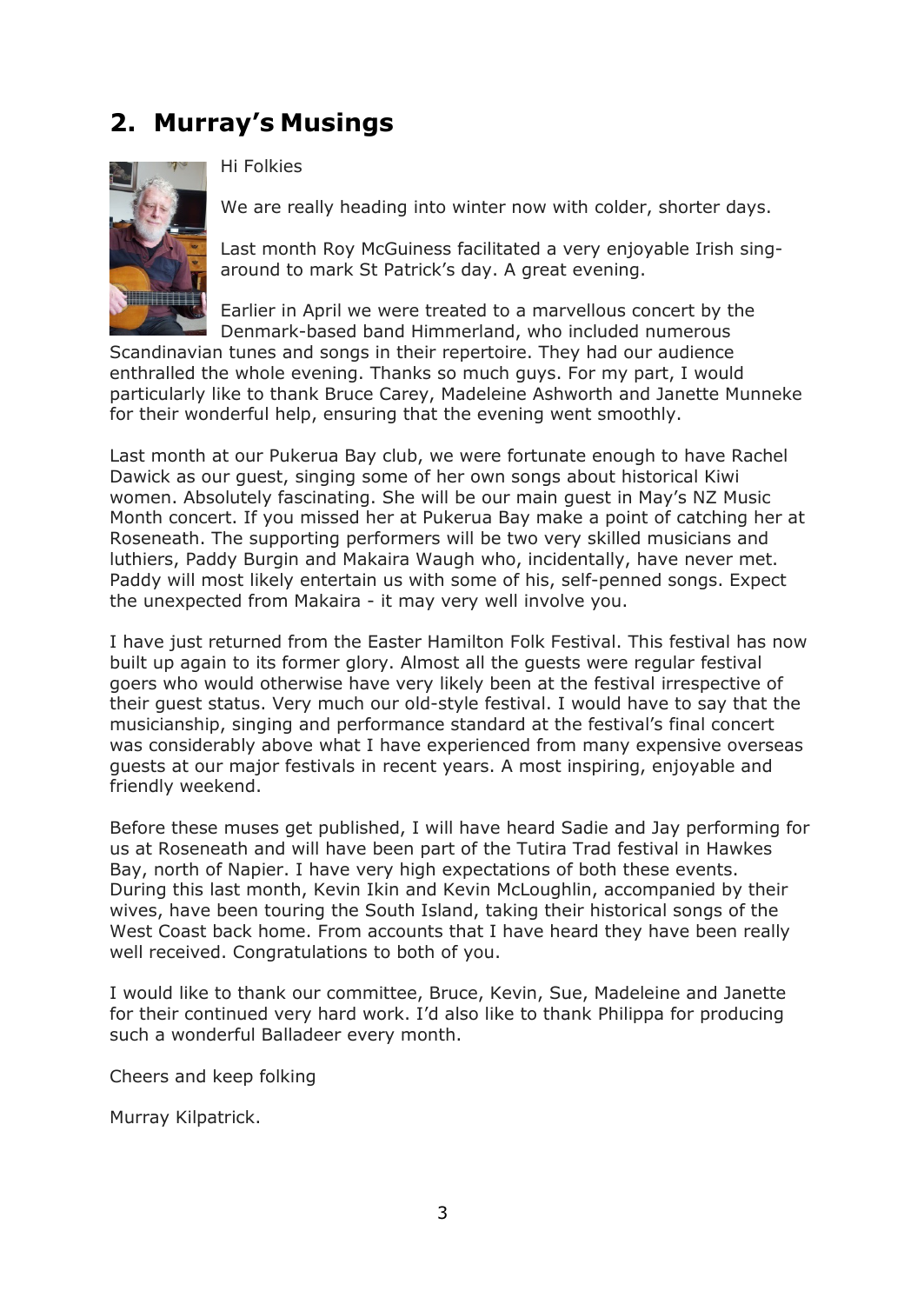## **3. Open Mic, Plimmerton Boating Club, 66 Moana Road, Plimmerton, Thursday 9 May, 7 pm**

A highly popular monthly event in a lovely venue. Low cost drinks and food, and a sound system. Contact: Roy on (021) 433-878.



### **4. Newtown Open Mic upstairs at the Office, Sunday 12 May, 5:30-8pm**



Open mic hosted by Acoustic Routes with Newtown Acoustic Sound. It's the friendly little performance space, upstairs at The Office Bar in Riddiford Street.

There's a warm welcome for all performers - singers, songwriters, instrumentalists and poets. Expect to do two items, or three if you open the evening or there's time at the end for more.

Contact: [kevin.ikin@supermail.co.nz](mailto:kevin.ikin@supermail.co.nz)[,newtownacousticsou](mailto:newtownacousticsound@gmail.com) [nd@gmail.com](mailto:newtownacousticsound@gmail.com) The Newtown Acoustic Sound Open Mics run twice a month. The second one this month will be on

the Sunday 26 May.

# **5. Review, Himmerland concert, 13 April**

It started with standing outside a closed gate and ended with a standing ovation! We thought the Himmerland gig was going to be one of our biggest events of the year, and the committee had everything carefully planned - the sound man was booked, the catering planned, the stand in for the treasurer fully briefed, the band accommodated, plenty of time allowed to get there on time on a Saturday night in Wellington. Imagine our consternation when we arrived to find the premises had been double booked, a film crew had commandeered the tennis courts where we normally offer off-street parking, and in fact were decidedly reluctant to let this unruly folkie lot on the site at all.

Once we were let in, though, it was a shining example of everybody pulling together to make a great evening happen. Our president worked flat tack and got the sound sorted by one minute to eight, club members and other local folkies weighed in and got the hall set up, and Mary Hubble deserves a special mention for standing at the top of the drive in the cold and the dark, directing traffic.

Despite the rocky start, Himmerland put on a sterling performance, with traditional and self-penned tunes and songs from Sweden, Denmark, Ghana and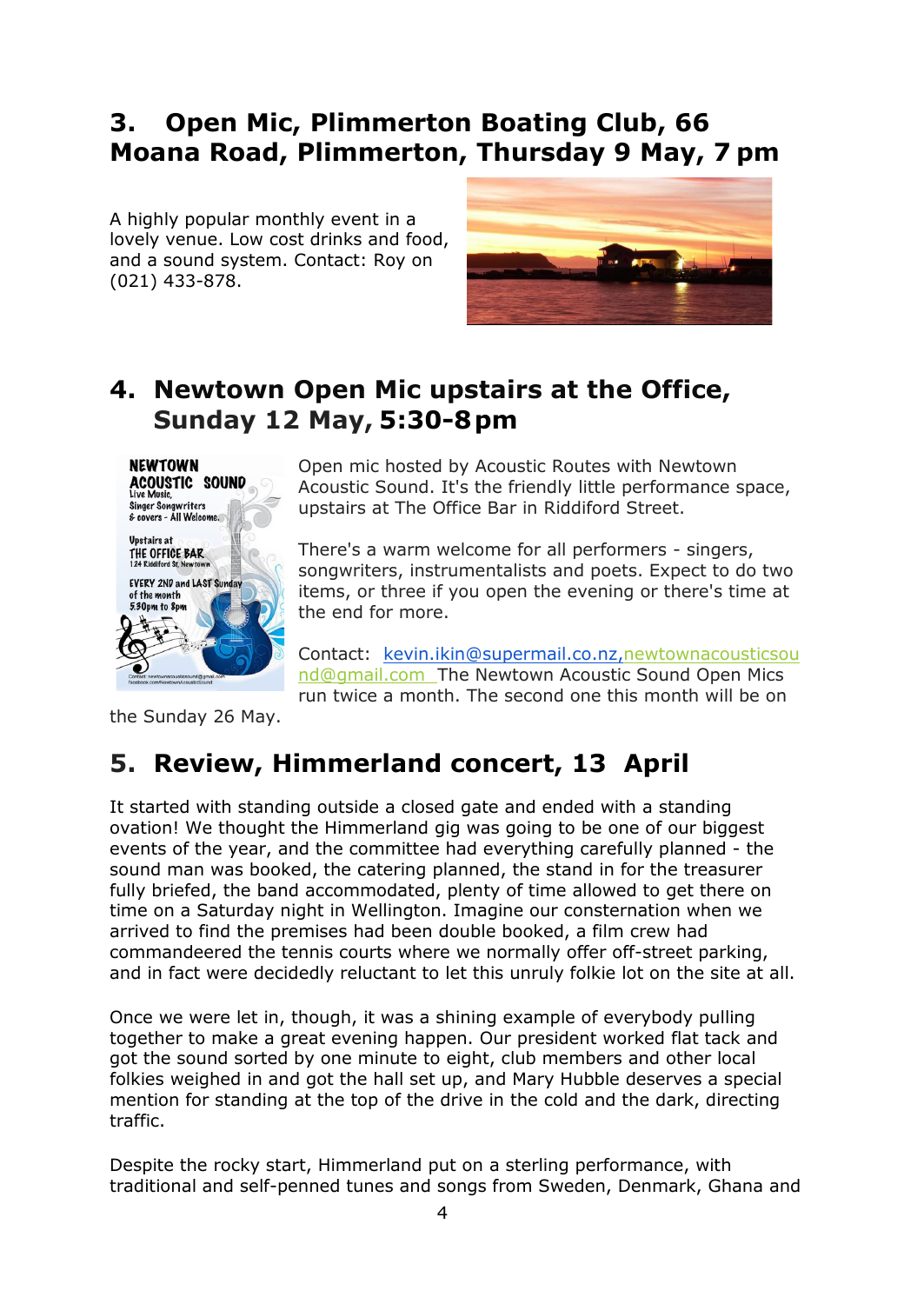Scotland delivered with great skill, fervour and energy. While showcasing the different traditions that the individual members bring to the band, there were also some great moments of cross-pollination where tunes or songs were



enhanced with a different beat, rhythm or sound – which got more and more mesmerising and energetic as the concert proceeded, until the final number, when some of the audience literally bounced to their feet in a standing ovation. Showing their true versatility, Himmerland then eased us gently back down with Eskil's beautiful tune for his father.

Since two of their regular members became unable to tour internationally with the band due to other commitments, Himmerland has really made the best of the situation by bringing different musicians on tour with them. This year it is Scottish singer and viola player Mairi Campbell, who added several other traditions to the international sound of the band with her gorgeous renditions of Scottish songs, and her talent for instrumental and vocal improvisation.

The concert was a real highlight of the Acoustic Routes calendar, and after the Christchurch atrocity, there was even more resonance in singing "we'll tak a cup of kindness yet..."

Janette Munneke

## **6. Balladeer music noticeboard**

Where you can advertise your music-related items—lessons, instruments, gigs, band members wanted, etc.

#### **a) Trad Singing Session, upstairs at the Sprig andFern, Thorndon, Monday 13 May, 6:30 pm**

With Dave Barnes hosting, this session celebrates unaccompanied singing in traditional style. Fine beer and food to be had at the bar. Contact: Dave Barnes [david.barnes@xtra.co.nz](mailto:david.barnes@xtra.co.nz)

#### **b) Fig Tree Cottage Greytown, Specials for Folkies**

Fellow folkies can book our holiday cottage at a reduced rate - \$85 per night anytime between 7 June and 13 September. You can see the cottage on Facebook: <https://www.facebook.com/figtreehomestay/> and on Air BnB to get an idea of where it is and what it's like (note that the special rate is not available through AirBnB).

The cottage sleeps a maximum of five people (with three sleeping in the sitting room) and includes a kitchen with two burner stove, microwave and coffee machine as well as a bathroom, separate bedroom and sitting room. We can also make our caravan available (especially suitable for kids!) and that sleeps two in sleeping bags.

The cottage is at the back of our garden with own access and parking. You can be as private as you wish. To book please contact Niels and Janette 0210236 1951 or email: [greytowncottage@gmail.com](mailto:greytowncottage@gmail.com)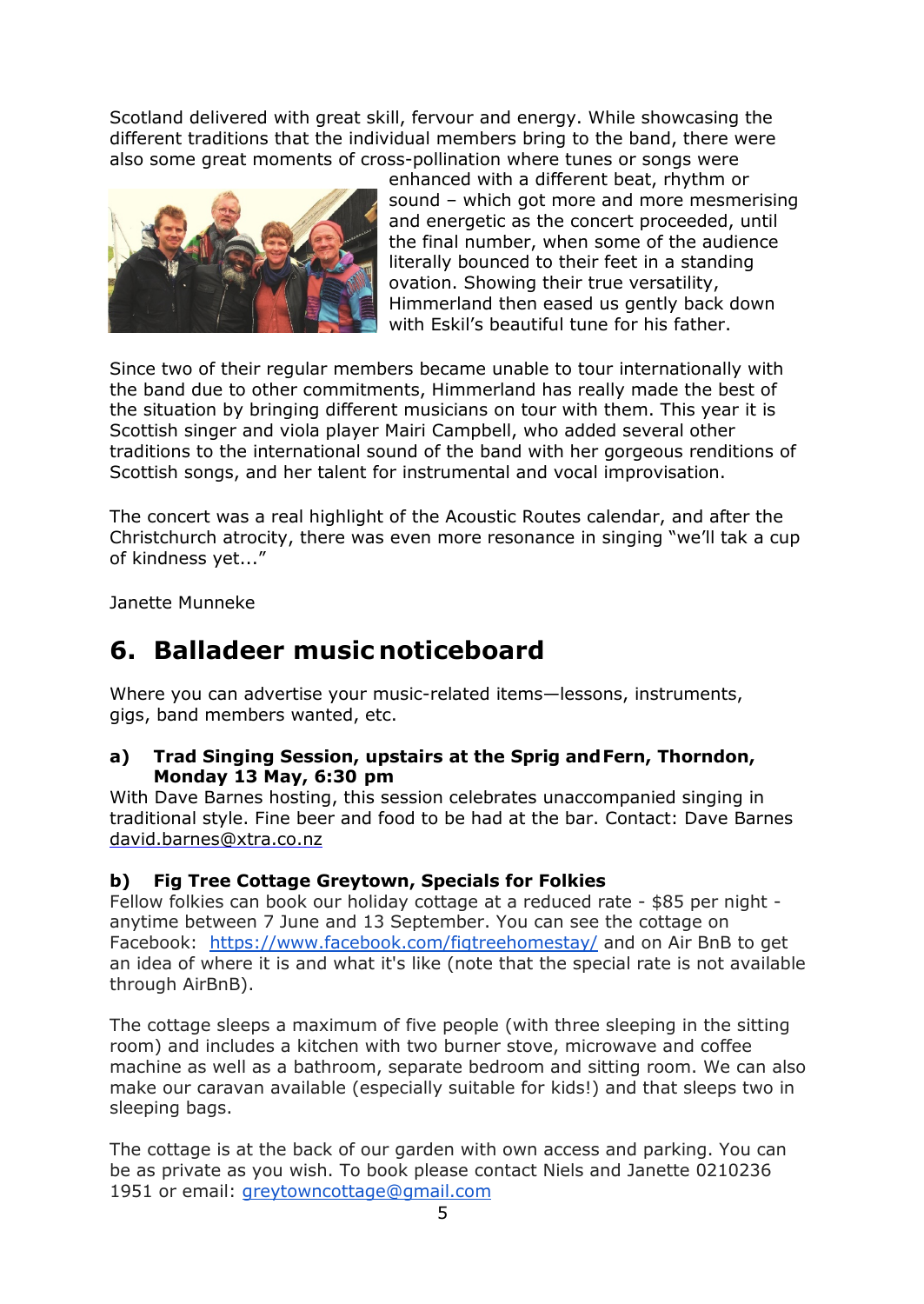### **c) Want to review for the Balladeer?**

We have a handful of willing writers who regularly get shoulder tapped to review AR concerts and we are very grateful to them. The AR committee offers a free concert ticket to anyone who reviews a concert for the Balladeer. It is great to hear a range of voices and opinions, so if you are interested please contact Philippa [balladeer@acousticroutes.org.nz](mailto:balladeer@acousticroutes.org.nz)

# **7. Want to perform?**



AR Committee would like to hear from you if you are interested in performing at our events, including support acts for our monthly concerts. Contact us [performers@acousticroutes.org.nz](mailto:performers@acousticroutes.org.nz)

# **8. About AcousticRoutes**

Acoustic Routes (Wellington Folk Centre Incorporated) is a club for people who enjoy playing and listening to folk and acoustic styles of music.

The fourth Thursday of the month generally features a concert, usually with a visiting artist and support acts from amongst our membership. Check the website or the Balladeer for updates about the venue. Membership of Acoustic Routes costs \$25 a year for individuals, \$40 for couples or families, or \$15 for students and beneficiaries – and as we're now into the second half of the financial year, all membership rates are half price to join from now until June 2017. Membership entitles you to door-charge discounts at Acoustic Routes events, at events put on by most other folk clubs, and at Alistair's Music.

Members get priority access to performance opportunities and can have input into the club's activities. To join, email [treasurer@acousticroutes.org.nz.](mailto:treasurer@acousticroutes.org.nz)

Acoustic Routes publishes this newsletter (The Balladeer) at the start of every month, and also an acoustic gig guide for the Wellington region (Acoustic Routes update). You can [subscribe online,](http://eepurl.com/mP90b) or contact [publicity@acousticroutes.org.nz](mailto:publicity@acousticroutes.org.nz)

# **9. Acoustic Routes contacts**

**President:** Murray Kilpatrick [musicianmurray@gmail.com](mailto:musicianmurray@gmail.com)  **Correspondence**: Kevin Ikin [secretary@acousticroutes.org.nz](mailto:secretary@acousticroutes.org.nz) **Treasurer/Membership**: Sue Ikin [treasurer@acousticroutes.org.nz](mailto:treasurer@acousticroutes.org.nz) **Balladeer**: Philippa Boy [balladeer@acousticroutes.org.nz](mailto:balladeer@acousticroutes.org.nz) **Acoustic Routes update email**: Murray Kilpatrick [musicianmurray@gmail.com](mailto:musicianmurray@gmail.com)  **Performance opportunities:** [performers@acousticroutes.org.nz](mailto:performers@acousticroutes.org.nz) **Postal address**: PO Box 27-191 Marion Square, Wellington, New Zealand. **Website**: [www.acousticroutes.org.nz](http://www.acousticroutes.org.nz/)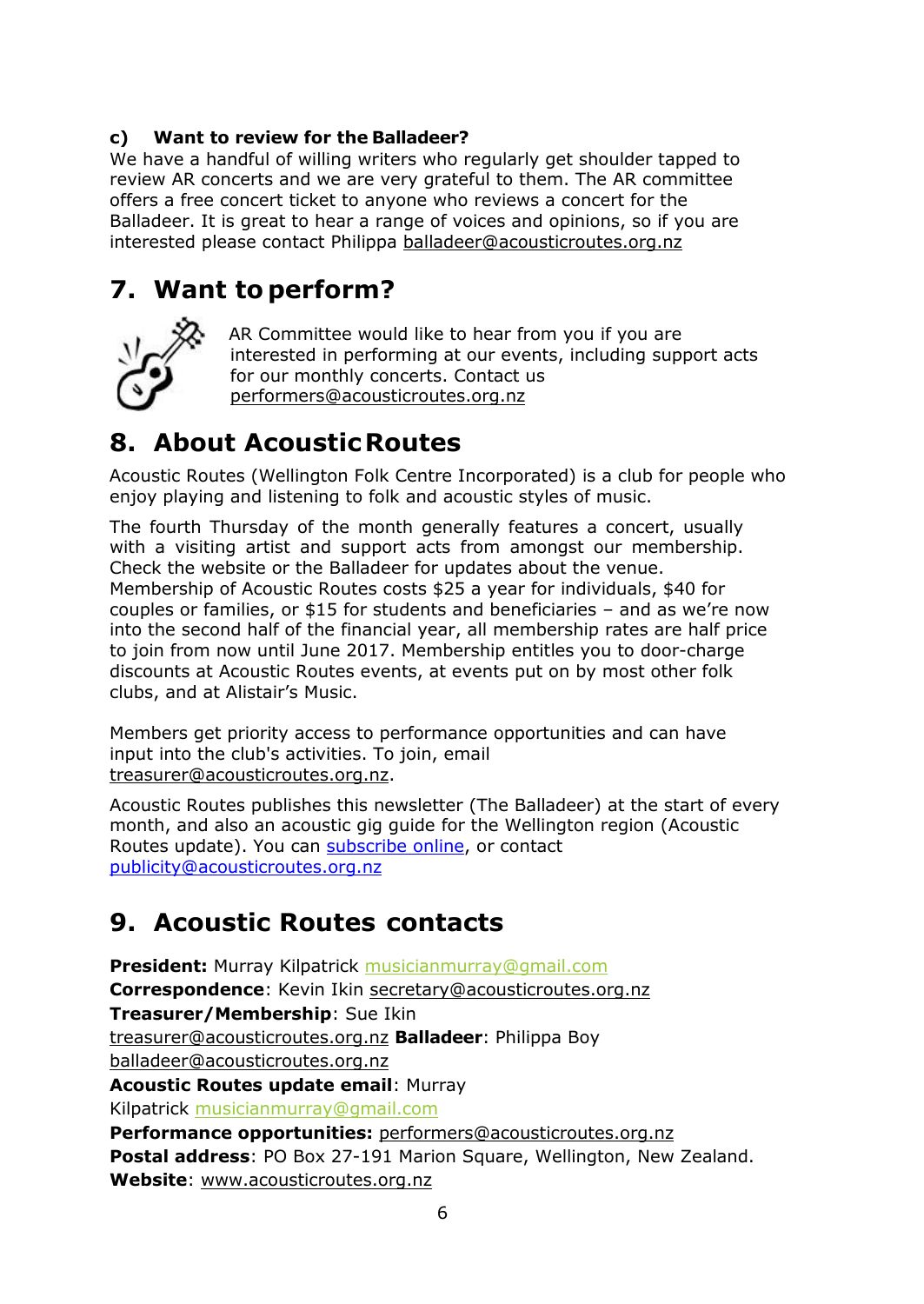# **10. Other regular folk events/contacts in the region**

Ceol Alba Scottish Music Club

- When: 4th Friday of month, 7.30 9.30pm. A club forplayingand/or listening to (mostly) traditional Scottish music. Sheet music supplied or downloadable.
- Where: Lower Hutt.
- Cost: \$5 per night
- Contact: Lynne Scott, 04 565 0164 [lynne@scott.gen.nz](mailto:lynne@scott.gen.nz)

International Folkdancing

When: Every Wednesday from February to December, 7.30to 9.15 pm Where: Tarrant Dance Studios, 125 Cuba St, Wellington

Contact: Cashy Yates (04) 569 1618 [cashy@ihug.co.nz](mailto:cashy@ihug.co.nz)

Kapiti Live Music Club

When: 2nd Wednesday of the month, an acoustic social evening for listening and/or singing and playing, from7:30.

Where: Paul and Kimbra's; 3 Jade Lane, Paraparaumu. Off the east end Mazengarb Road as it changes name and turns toward KapitiRoad. Contact: [enquiry@klmc.org.nz a](mailto:enquiry@klmc.org.nz)[nhttp://www.klmc.org.nz](http://www.klmc.org.nz/)

Kelburn Pub Live Music

When: Live music every Sunday 3-5pm.

Sunday Roots on the first Sunday of each Month, 4-7pm. Hosted by Pip Payne and featuring a different guest artist each month. Details: 'Sunday roots' on Facebook. Contact the Pub if you are interested in performing.

Levin Folk Music Club

- When: 2nd Friday of month, 7.30 pm, blackboard concert plus guest artist. Entry:Members \$5, Non-Members \$10, Children \$3 (includes supper) Club Night: 4th Friday of month, 7.30 pm \$2 koha.
- Where: Horowhenua Scottish Society Hall, cnr Bartholomew Rd and Middlesex St.
- Bookings: Bookings: Dale Webb [dalewebb143@gmail.com](mailto:dalewebb143@gmail.com) Website: [www.levin-folk-music-club.org.nz](http://www.levin-folk-music-club.org.nz/)

Mainly Acoustic Music Club

- When: (Mostly) every 2nd Tuesday of the month, 7.30pm Where: Mayfair Cafe, 116 Main Street, Upper Hutt
- Contact: Mary Khalil 021 02314505 [mary.khalil@xtra.co.nz](mailto:mary.khalil@xtra.co.nz) Club committee email: [info@mainlyacoustic.co.nz](mailto:info@mainlyacoustic.co.nz)
- Website: <http://mainlyacoustic.co.nz/coming-attractions/>

Morris dancing: Dave Barnes<http://www.morrisdancing.org.nz/>